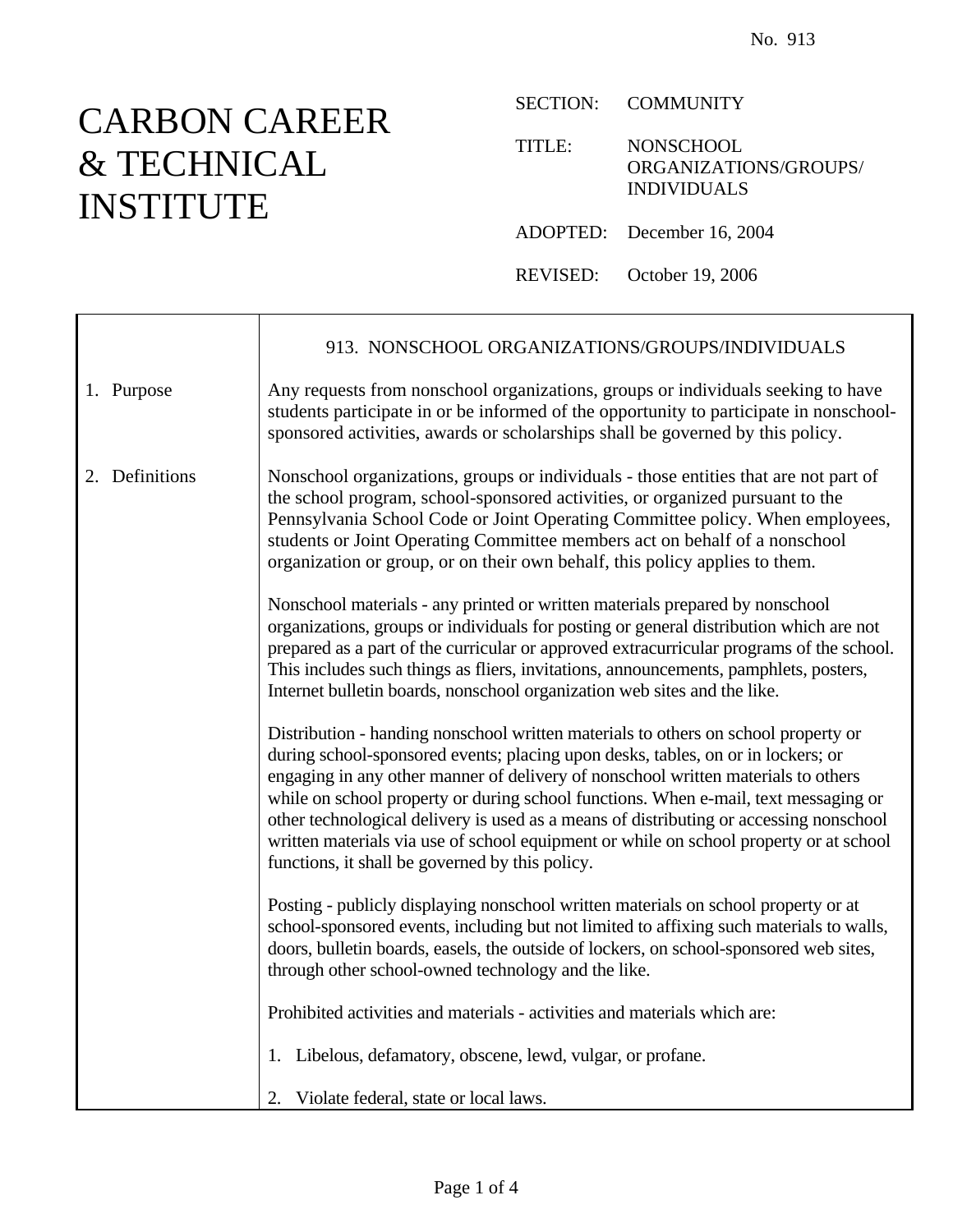## 913. NONSCHOOL ORGANIZATIONS/GROUPS/INDIVIDUALS - Pg. 2

| 3. Violate Joint Operating Committee policy or school regulations.<br>4. Advocate the use or advertise the availability of any substance or material that<br>may reasonably be believed to constitute a direct and substantial danger to the<br>health or welfare of students, such as tobacco, alcohol or illegal drugs.<br>5. Incite violence.<br>6. Advocate use of force or urge violation of federal, state or municipal law, Joint<br>Operating Committee policy or school regulations.<br>7. Interfere with or advocate interference with the rights of any individual or the<br>orderly operation of the school and its programs.<br>It is the policy of the Joint Operating Committee that school facilities be used in<br>3. Authority<br>SC 775<br>accordance with the guidelines established in Joint Operating Committee policy.<br>Pol. 707<br>SC 1850.1<br>The Joint Operating Committee prohibits the use of students and staff members for<br>advertising or promoting nonschool organizations, groups or individuals during<br>instructional time or at school-sponsored locations or events not otherwise open to<br>nonschool organizations, groups or individuals.<br>The Administrative Director or designee shall be responsible for carrying out the<br>4. Delegation of<br>provisions of this policy, unless otherwise specifically noted in this policy.<br>Responsibility<br>5. Guidelines<br><b>Nonschool Activities/Materials</b><br>The Joint Operating Committee recognizes the social and educational values that<br>may be derived from student participation in various activities sponsored by<br>nonschool organizations, groups or individuals, but specifies that unreasonable<br>demands on the time and energies of students and staff by such entities during<br>school hours, or at school-sponsored activities be prevented.<br>Requests for student participation in nonschool organizations, groups or individually<br>sponsored activities must be made in writing to the Administrative Director or<br>designee in accordance with administrative regulations, written announcements and<br>this policy.<br>Where the nonschool entity is a for-profit entity that will benefit commercially from<br>an activity or distribution of its material during instructional time, other factors must<br>outweigh the commercial benefit to the nonschool entity; and the Joint Operating |  |  |
|-----------------------------------------------------------------------------------------------------------------------------------------------------------------------------------------------------------------------------------------------------------------------------------------------------------------------------------------------------------------------------------------------------------------------------------------------------------------------------------------------------------------------------------------------------------------------------------------------------------------------------------------------------------------------------------------------------------------------------------------------------------------------------------------------------------------------------------------------------------------------------------------------------------------------------------------------------------------------------------------------------------------------------------------------------------------------------------------------------------------------------------------------------------------------------------------------------------------------------------------------------------------------------------------------------------------------------------------------------------------------------------------------------------------------------------------------------------------------------------------------------------------------------------------------------------------------------------------------------------------------------------------------------------------------------------------------------------------------------------------------------------------------------------------------------------------------------------------------------------------------------------------------------------------------------------------------------------------------------------------------------------------------------------------------------------------------------------------------------------------------------------------------------------------------------------------------------------------------------------------------------------------------------------------------------------------------------------------------------------------------------------------------------------------------------------|--|--|
|                                                                                                                                                                                                                                                                                                                                                                                                                                                                                                                                                                                                                                                                                                                                                                                                                                                                                                                                                                                                                                                                                                                                                                                                                                                                                                                                                                                                                                                                                                                                                                                                                                                                                                                                                                                                                                                                                                                                                                                                                                                                                                                                                                                                                                                                                                                                                                                                                                   |  |  |
|                                                                                                                                                                                                                                                                                                                                                                                                                                                                                                                                                                                                                                                                                                                                                                                                                                                                                                                                                                                                                                                                                                                                                                                                                                                                                                                                                                                                                                                                                                                                                                                                                                                                                                                                                                                                                                                                                                                                                                                                                                                                                                                                                                                                                                                                                                                                                                                                                                   |  |  |
|                                                                                                                                                                                                                                                                                                                                                                                                                                                                                                                                                                                                                                                                                                                                                                                                                                                                                                                                                                                                                                                                                                                                                                                                                                                                                                                                                                                                                                                                                                                                                                                                                                                                                                                                                                                                                                                                                                                                                                                                                                                                                                                                                                                                                                                                                                                                                                                                                                   |  |  |
|                                                                                                                                                                                                                                                                                                                                                                                                                                                                                                                                                                                                                                                                                                                                                                                                                                                                                                                                                                                                                                                                                                                                                                                                                                                                                                                                                                                                                                                                                                                                                                                                                                                                                                                                                                                                                                                                                                                                                                                                                                                                                                                                                                                                                                                                                                                                                                                                                                   |  |  |
|                                                                                                                                                                                                                                                                                                                                                                                                                                                                                                                                                                                                                                                                                                                                                                                                                                                                                                                                                                                                                                                                                                                                                                                                                                                                                                                                                                                                                                                                                                                                                                                                                                                                                                                                                                                                                                                                                                                                                                                                                                                                                                                                                                                                                                                                                                                                                                                                                                   |  |  |
|                                                                                                                                                                                                                                                                                                                                                                                                                                                                                                                                                                                                                                                                                                                                                                                                                                                                                                                                                                                                                                                                                                                                                                                                                                                                                                                                                                                                                                                                                                                                                                                                                                                                                                                                                                                                                                                                                                                                                                                                                                                                                                                                                                                                                                                                                                                                                                                                                                   |  |  |
|                                                                                                                                                                                                                                                                                                                                                                                                                                                                                                                                                                                                                                                                                                                                                                                                                                                                                                                                                                                                                                                                                                                                                                                                                                                                                                                                                                                                                                                                                                                                                                                                                                                                                                                                                                                                                                                                                                                                                                                                                                                                                                                                                                                                                                                                                                                                                                                                                                   |  |  |
|                                                                                                                                                                                                                                                                                                                                                                                                                                                                                                                                                                                                                                                                                                                                                                                                                                                                                                                                                                                                                                                                                                                                                                                                                                                                                                                                                                                                                                                                                                                                                                                                                                                                                                                                                                                                                                                                                                                                                                                                                                                                                                                                                                                                                                                                                                                                                                                                                                   |  |  |
|                                                                                                                                                                                                                                                                                                                                                                                                                                                                                                                                                                                                                                                                                                                                                                                                                                                                                                                                                                                                                                                                                                                                                                                                                                                                                                                                                                                                                                                                                                                                                                                                                                                                                                                                                                                                                                                                                                                                                                                                                                                                                                                                                                                                                                                                                                                                                                                                                                   |  |  |
|                                                                                                                                                                                                                                                                                                                                                                                                                                                                                                                                                                                                                                                                                                                                                                                                                                                                                                                                                                                                                                                                                                                                                                                                                                                                                                                                                                                                                                                                                                                                                                                                                                                                                                                                                                                                                                                                                                                                                                                                                                                                                                                                                                                                                                                                                                                                                                                                                                   |  |  |
|                                                                                                                                                                                                                                                                                                                                                                                                                                                                                                                                                                                                                                                                                                                                                                                                                                                                                                                                                                                                                                                                                                                                                                                                                                                                                                                                                                                                                                                                                                                                                                                                                                                                                                                                                                                                                                                                                                                                                                                                                                                                                                                                                                                                                                                                                                                                                                                                                                   |  |  |
| Committee must approve proposals that would commercially benefit a for-profit<br>entity.                                                                                                                                                                                                                                                                                                                                                                                                                                                                                                                                                                                                                                                                                                                                                                                                                                                                                                                                                                                                                                                                                                                                                                                                                                                                                                                                                                                                                                                                                                                                                                                                                                                                                                                                                                                                                                                                                                                                                                                                                                                                                                                                                                                                                                                                                                                                          |  |  |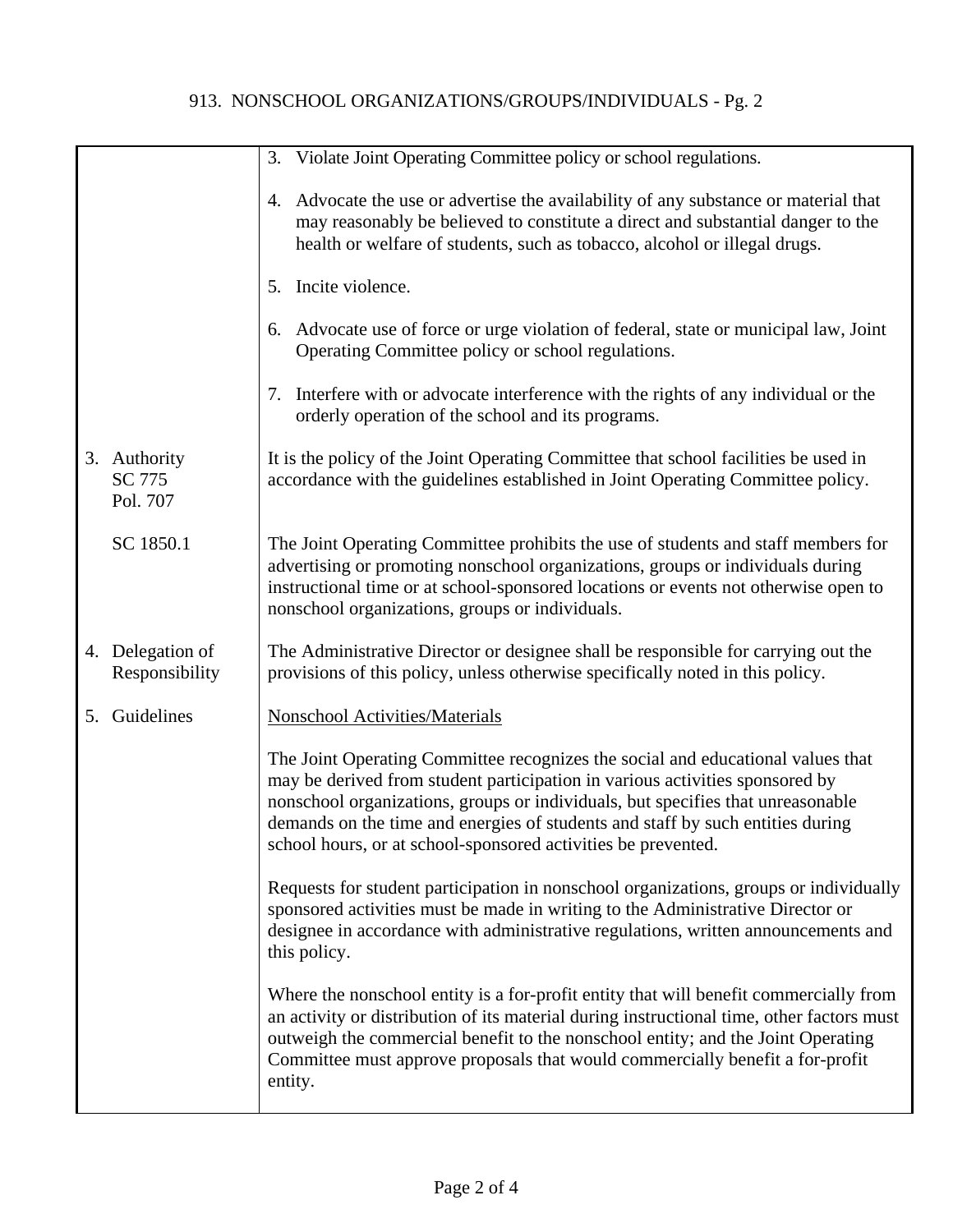## 913. NONSCHOOL ORGANIZATIONS/GROUPS/INDIVIDUALS - Pg. 3

|          | A review of any activities or nonschool written materials under this policy shall not<br>discriminate on the basis of content or viewpoint, except that prohibited activities or<br>materials will be rejected, as will any activities or materials that do not comply with<br>Joint Operating Committee policy, administrative regulations, or written<br>announcements relating to the proposed nonschool-sponsored activity or materials. |
|----------|----------------------------------------------------------------------------------------------------------------------------------------------------------------------------------------------------------------------------------------------------------------------------------------------------------------------------------------------------------------------------------------------------------------------------------------------|
| Pol. 121 | Participating students may not leave the school unless the Joint Operating<br>Committee policy for field trips has been followed or the Joint Operating Committee<br>has granted special permission.                                                                                                                                                                                                                                         |
|          | <b>Fundraising</b>                                                                                                                                                                                                                                                                                                                                                                                                                           |
|          | Fundraising by nonschool organizations, groups or individuals is prohibited on<br>school property or in the name of the school.                                                                                                                                                                                                                                                                                                              |
|          | A staff member wishing to solicit funds on school property or in the name of the<br>school may request permission to do so from the Joint Operating Committee.                                                                                                                                                                                                                                                                               |
|          | Funds solicited for special purposes are not to be commingled with any regular or<br>special accounts of the school.                                                                                                                                                                                                                                                                                                                         |
|          | Where activities or materials otherwise comply with this policy, administrative<br>regulations and written announcements, fundraising activities may be announced.                                                                                                                                                                                                                                                                           |
|          | Directory information regarding students or staff may only be released in accordance<br>with law and Joint Operating Committee policy. Directory information for students<br>or staff members will not be released to nonschool organizations, groups or<br>individuals that seek this information for the purpose of fundraising.                                                                                                           |
|          | Scholarships/Awards                                                                                                                                                                                                                                                                                                                                                                                                                          |
|          | The Joint Operating Committee is appreciative of the generosity of organizations<br>that offer scholarships or awards to deserving students; but, in accepting such offers,<br>the Joint Operating Committee directs that established guidelines be observed.                                                                                                                                                                                |
| Pol. 216 | No information, either academic or personal, shall be released from a student's<br>record for the purpose of selecting a scholarship or award winner without the<br>permission of the student who is eighteen (18), or the parents/guardians of a student<br>who is younger, in accordance with the Joint Operating Committee's policy on<br>student records.                                                                                |
|          | The scholarship or award, and any pertinent restrictions, shall be approved by the<br>Joint Operating Committee.                                                                                                                                                                                                                                                                                                                             |
|          |                                                                                                                                                                                                                                                                                                                                                                                                                                              |